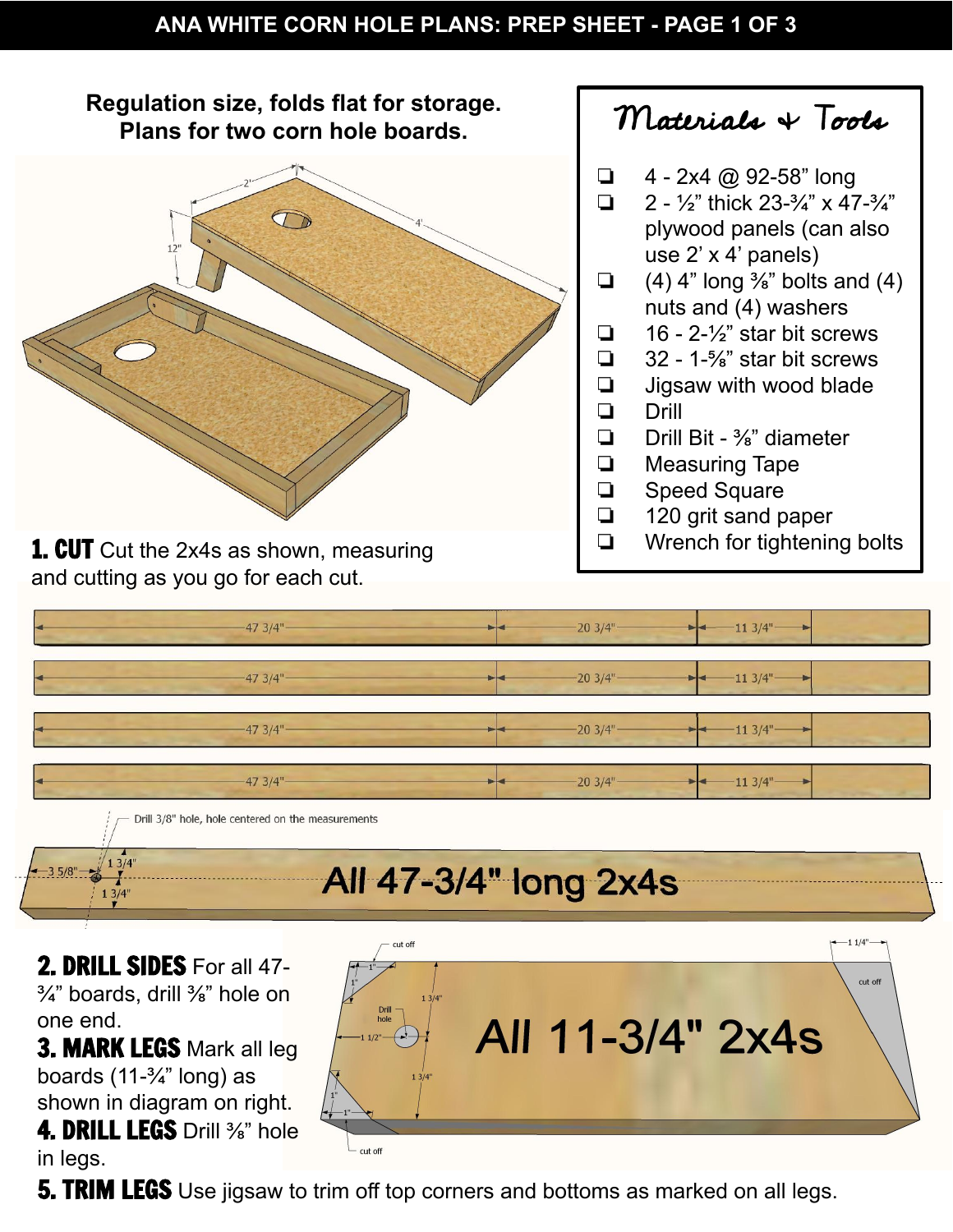## **ANA WHITE CORN HOLE PLANS: BUILD SHEET - PAGE 2 OF 3**



Insert bolt with washer, secure with washer and nut

11 7/8

2-1/2" screws, two per end

the leg is down. Install the bolts with a washer, through the holes from the outside. Add washer on inside and tighten with nuts. **8. SCREW PLYWOOD PANEL TO TOP Attach** the plywood panels to the frames with the 1- ⅝" long screws. Use the plywood to square up your frame as you attach it.

1-5/8" long screws

' diamenter hole cut out with jigsaw or hole saw

**9. CUT TOP HOLE** Use the 6" Hole

Pattern included with this plan to draw center hole with pencil. To start your jigsaw, you'll need to drill a ⅜" hole inside your markings. Then use the jigsaw to cut along the 6" hole lines. Sand edges if needed.